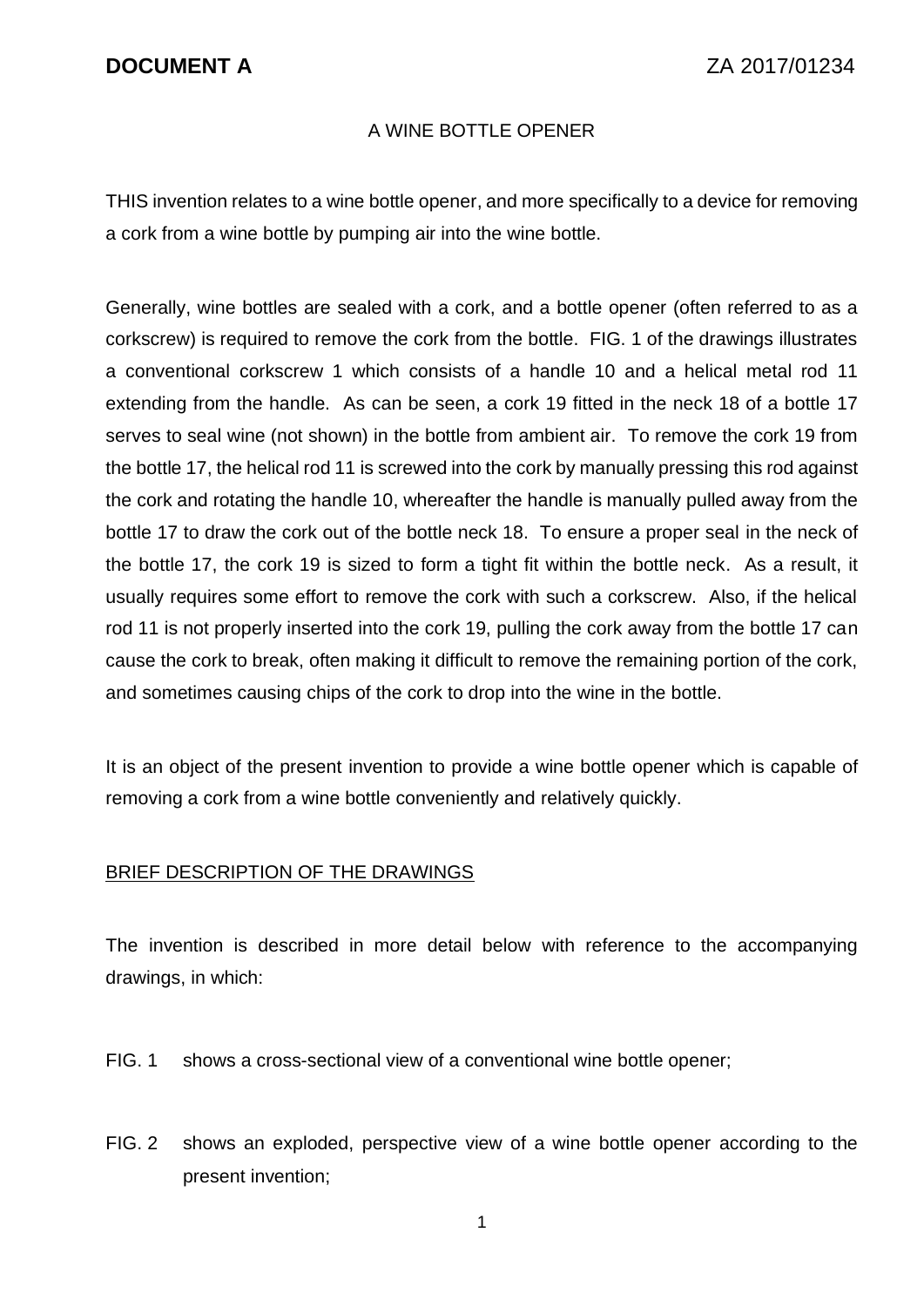- FIG. 3 shows a perspective view of an assembled wine bottle opener according to the invention;
- FIG. 4 shows a cross-sectional view of the wine bottle opener of the invention with a hand lever in an intermediate position during the pumping of air into a wine bottle;
- FIG. 5 shows the wine bottle of FIG. 4 with the hand lever in a lowered position;
- FIG. 6 shows the wine bottle of FIG. 4 with the hand lever in a raised position; and
- FIG. 7 shows a cross-sectional view of the wine bottle opener in a cork release condition.

## DETAILED DESCRIPTION OF A PREFERRED EMBODIMENT

FIGS. 2 to 7 of the drawings illustrate a preferred embodiment of a wine bottle opener according to the invention. The wine bottle opener includes a main body 2 which defines an internal chamber 20 (see FIG. 5). An upper end of the body 2 has a connecting portion 21, and a lower end of the body 2 has a connecting portion 22. A lever base 3, which is fixed to the upper connecting portion 21, defines a central aperture 30 having a recessed portion 31 at its lower end. A pivot base 32 extends upwardly from the lever base 3 and includes a pair of apertures 33 for accommodating a pivot shaft 34 (see FIG. 2).

A piston rod 4 extends through the central aperture 30 in the lever base 3 and into the internal chamber 20 of the main body 2. A pivot base 40 extends upwardly from the piston rod 4 and includes a pair of apertures 41 for receiving a pivot shaft 42. A piston 44 is connected to the lower end of the piston rod 4 via a spigot 45 on the piston 44 and a socket 43 in the piston rod 4.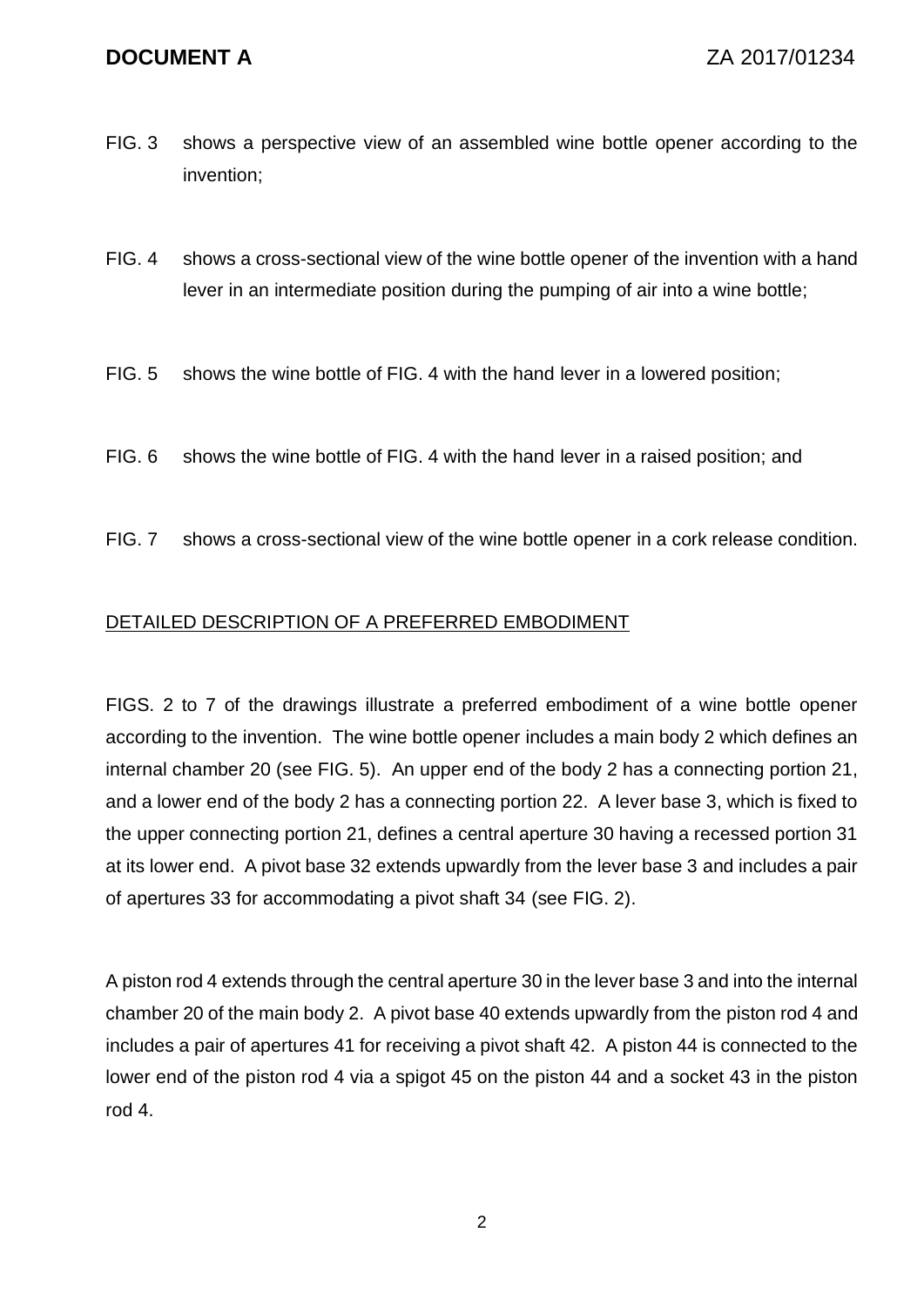The pivot base 40 is pivotally connected to a hand lever 5 via a pivot lug 53 on the hand lever. The pivot lug 53 defines an aperture 54 which is sized to receive the pivot shaft 42 when this shaft extends through the apertures 41 on the pivot base 40. The hand lever 5 is also pivotally connected to the pivot base 32 via a connecting member 55. In this regard, a pivot shaft 52 extends through an aperture 56 in the connecting member 55 and through a pair of apertures 51 in a lever pivot base 50. Similarly, the pivot shaft 34 extends through an aperture 57 in the connecting member 55 and through the pair of apertures 33 in the pivot base 32.

A valve base 6 in the main body 2 defines a bore which has an air intake 60 at an upper end thereof, and which defines an internal chamber 61 below the air intake 60. A non-return valve 62 and a spring 63 are located within the internal chamber 61, as shown most clearly in FIG. 5 of the drawings. A needle 64 has an air intake 641 for allowing air into the needle and a discharge port 642 for discharging air from the needle.

A sleeve 7 is fixed at its upper end to the connecting portion 22 of the main body 2. At the lower end of the sleeve 7, an internal projecting ring 71 is provided with two opposed notches 72 (see FIG. 2), and an external projecting ring provides a shoulder 73 on the outside of the sleeve 7 (see FIG. 5).

A further, outer sleeve 8 extends around the sleeve 7 and has an internal projecting ring 81 at its upper end.

As can be seen in FIG. 5 of the drawings, an cup member 9 locates within the sleeve 7 and has a lower flange 93 which is connected to the bottom of the outer sleeve 8. The top of the cup member 9 defines a central aperture 91 through which the needle 64 extends, and the outer surface of the cup member 9 carries two corresponding helical projections 92.

With reference now to FIGS. 4, 5 and 6 of the drawings, in use, the neck 18 of a wine bottle 17 is inserted into the cup member 9 so that the needle 64 penetrates and passes through a cork 19 in the bottle, as shown, and the discharge port 642 of the needle 64 is located

3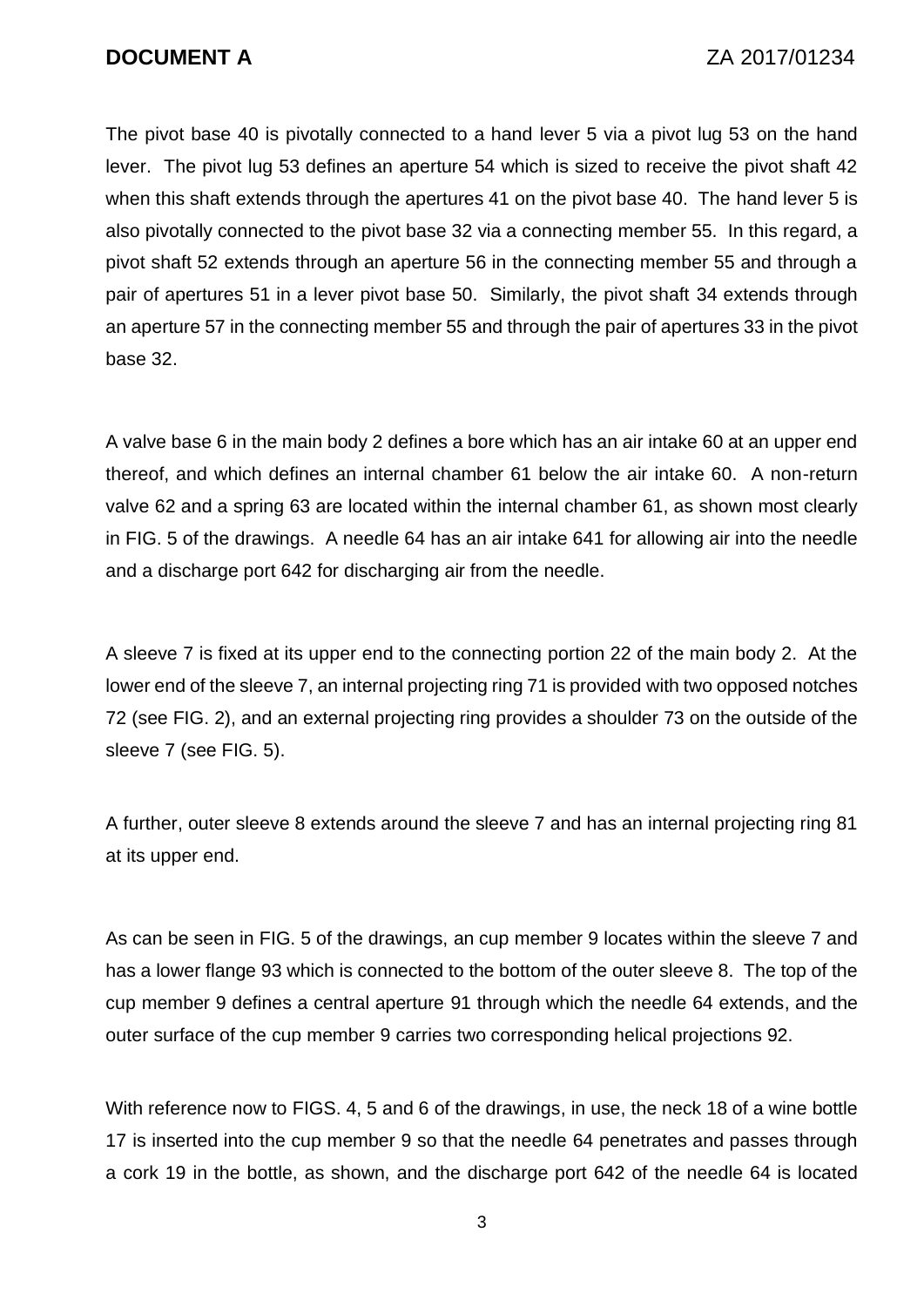inside the wine bottle 17. The hand lever 5 is then displaced downwardly in the direction of the arrow in FIG. 5 and upwardly in the direction of the arrow in FIG. 6 in a reciprocal fashion. When the hand lever 5 is displaced into its upper position (see FIG. 6), the piston rod 4 and the piston 44 are displaced upwardly within the main body 2 drawing air into the internal chamber 20. When the hand lever 5 is displaced into its lower position (see FIG. 5), the piston rod 4 and the piston 44 are displaced downwardly within the main body 2 pumping air in the internal chamber 20 into the air intake 60 of the valve base 6, through the non-return valve 62, through the needle via the air intake 641, and out of the needle through the discharge port 642 inside the wine bottle, thereby increasing the pressure in the bottle 17. With continued pumping of air into the wine bottle 17 as described above, the pressure in the wine bottle increases until there is sufficient pressure to force the cork 19 upwardly out of the neck 18 of the bottle 17.

Once the cork 19 has been removed from the bottle 17, the outer sleeve 8 and the cup member 9 are rotated clockwise relative to the sleeve 7. This rotation causes the notches 72 on the sleeve 7 to ride along the helical projections 92 on the cup member 9, thereby displacing the sleeve 7 upwardly out of the sleeve 8. As the sleeve 7 is displaced out of the sleeve 8, the needle 64 is withdrawn upwardly out of the cork 19 to release the cork, as shown in FIG. 7 of the drawings. Rotation of the sleeve 8 and the cup member 9 in a counterclockwise direction displaces the sleeve 7 back into the sleeve 8 for further use.

It will be appreciated that the wine bottle opener described above allows for the convenient uncorking of a bottle of wine relatively quickly. In addition, since the cork is forced out of the wine bottle by internal pressure within the bottle, the cork will not be broken during uncorking.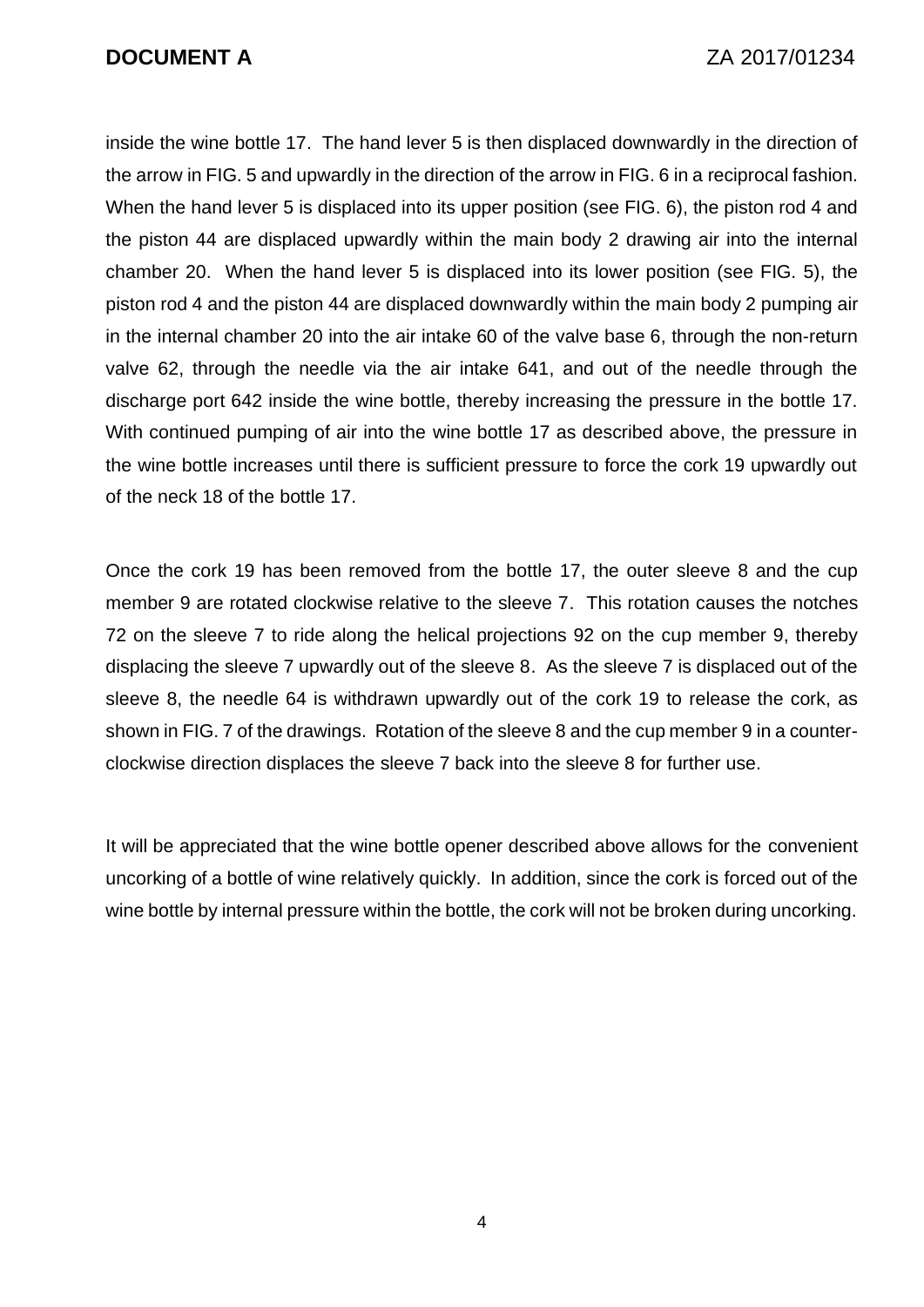# **CLAIMS**

- 1. A wine bottle opener comprising:
	- (i) a body defining an internal chamber;
	- (ii) a needle arrangement extending from the body, the needle arrangement including a needle, an air inlet for allowing air into the needle, and an air outlet for discharging air from the needle;
	- (iii) a cup member extending around the needle, the cup member being sized to receive a neck of a wine bottle having a cork such that, when the neck of the wine bottle is inserted into the cup member, the needle penetrates and passes through the cork to locate the air outlet of the needle arrangement within the wine bottle; and
	- (iv) means within the internal chamber of the body for introducing air into the needle arrangement.
- 2. A wine bottle opener according to claim 1, wherein the means for introducing air into the needle arrangement is operable to increase the air pressure in the wine bottle above ambient air pressure.
- 3. A wine bottle opener according to claim 2, wherein the means for introducing air into the needle arrangement is manually operable.
- 4. A wine bottle opener according to any one of the preceding claims, wherein the means for introducing air into the needle arrangement includes a piston which is displaceable reciprocally within the internal chamber of the body for drawing air into the chamber when the piston is displaced in a first direction, and for pumping air into the needle arrangement when the piston is displaced in a second, opposite direction.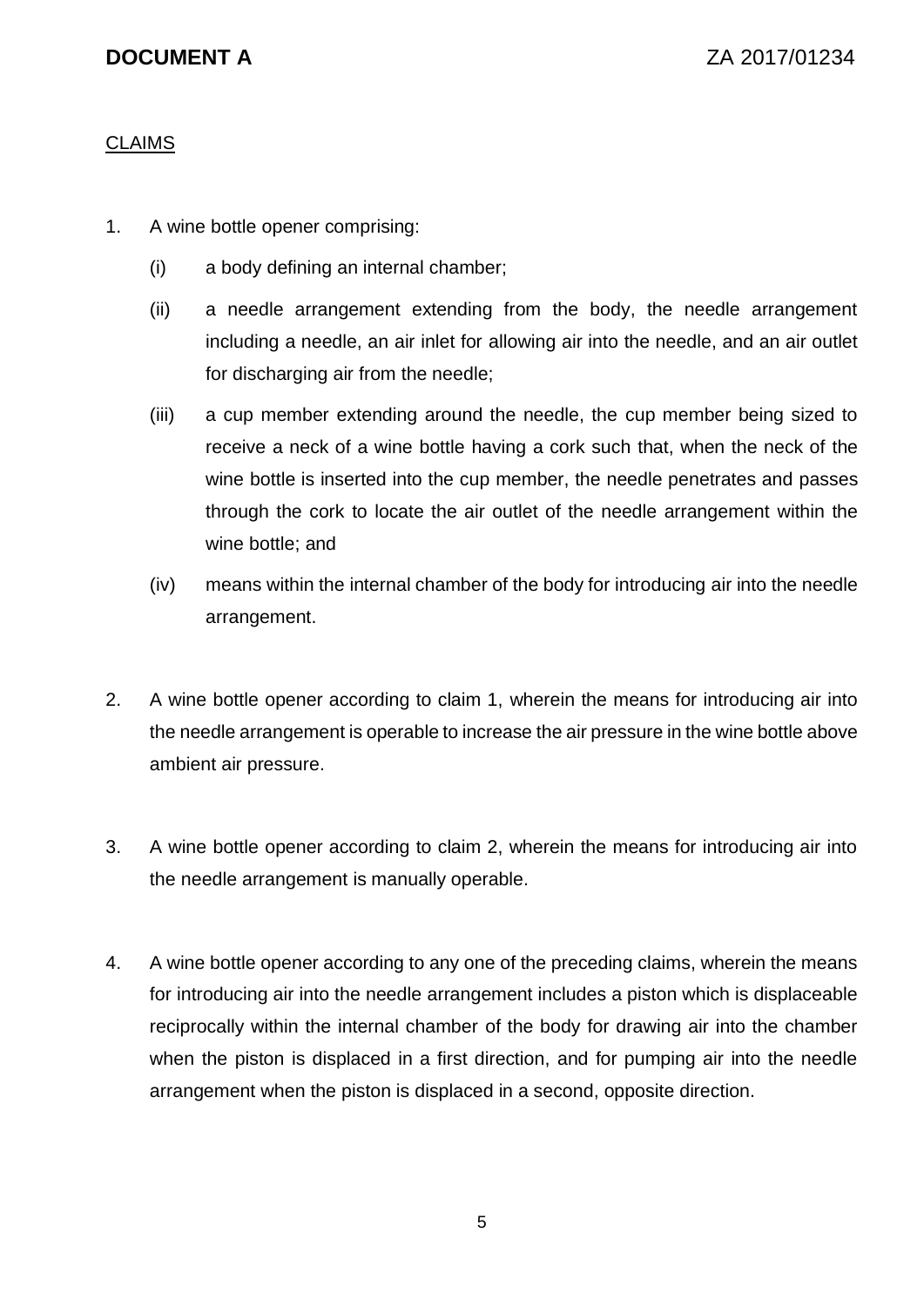- 5. A wine bottle opener according to claim 4, including a pivotable lever for displacing the piston reciprocally within the internal chamber of the body.
- 6. A wine bottle opener according to any one of the preceding claims, including a nonreturn valve for regulating the flow of air through the needle arrangement.
- 7. A wine bottle opener according to any one of the preceding claims, wherein the air outlet of the needle arrangement is located proximate a free end of the needle.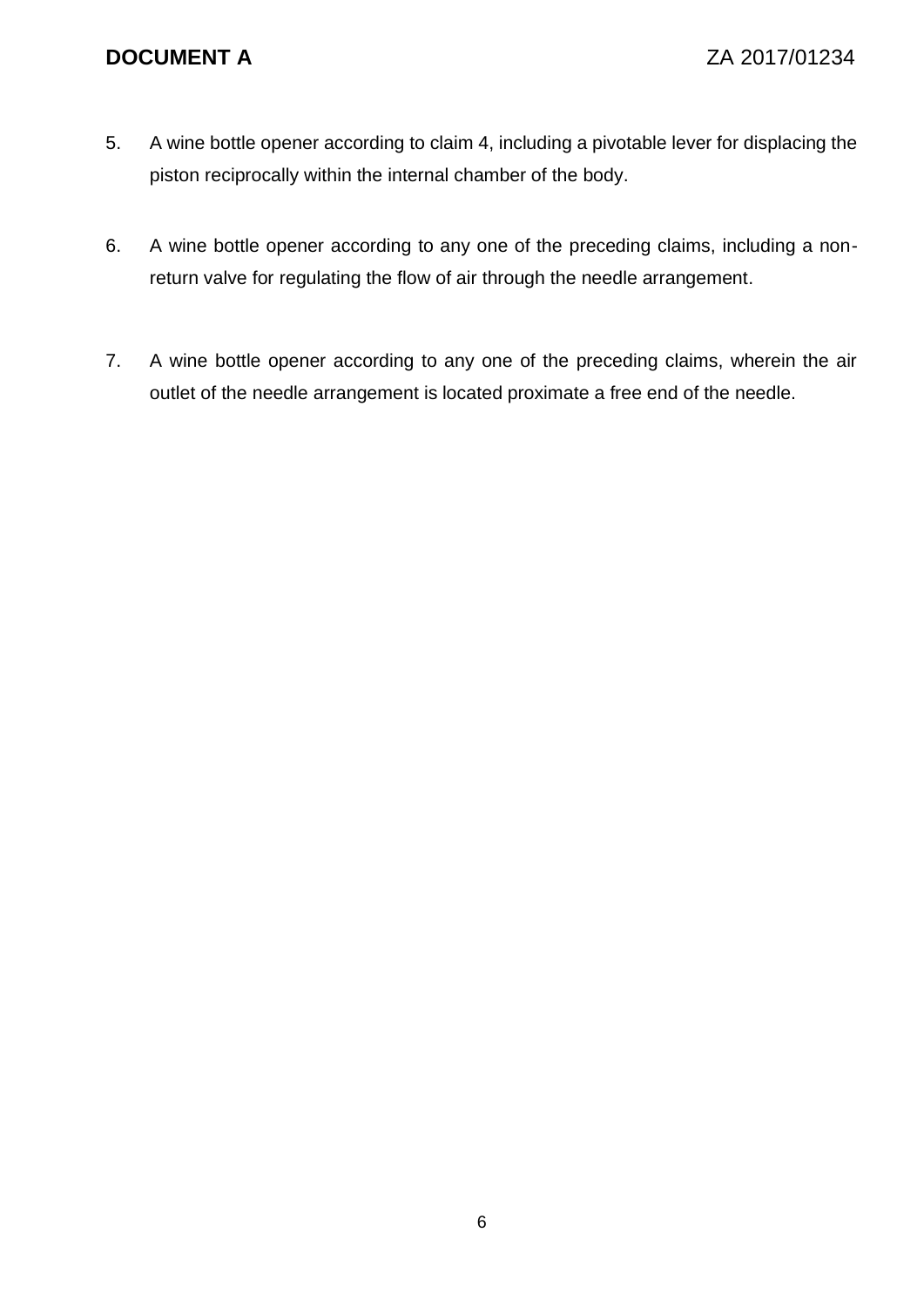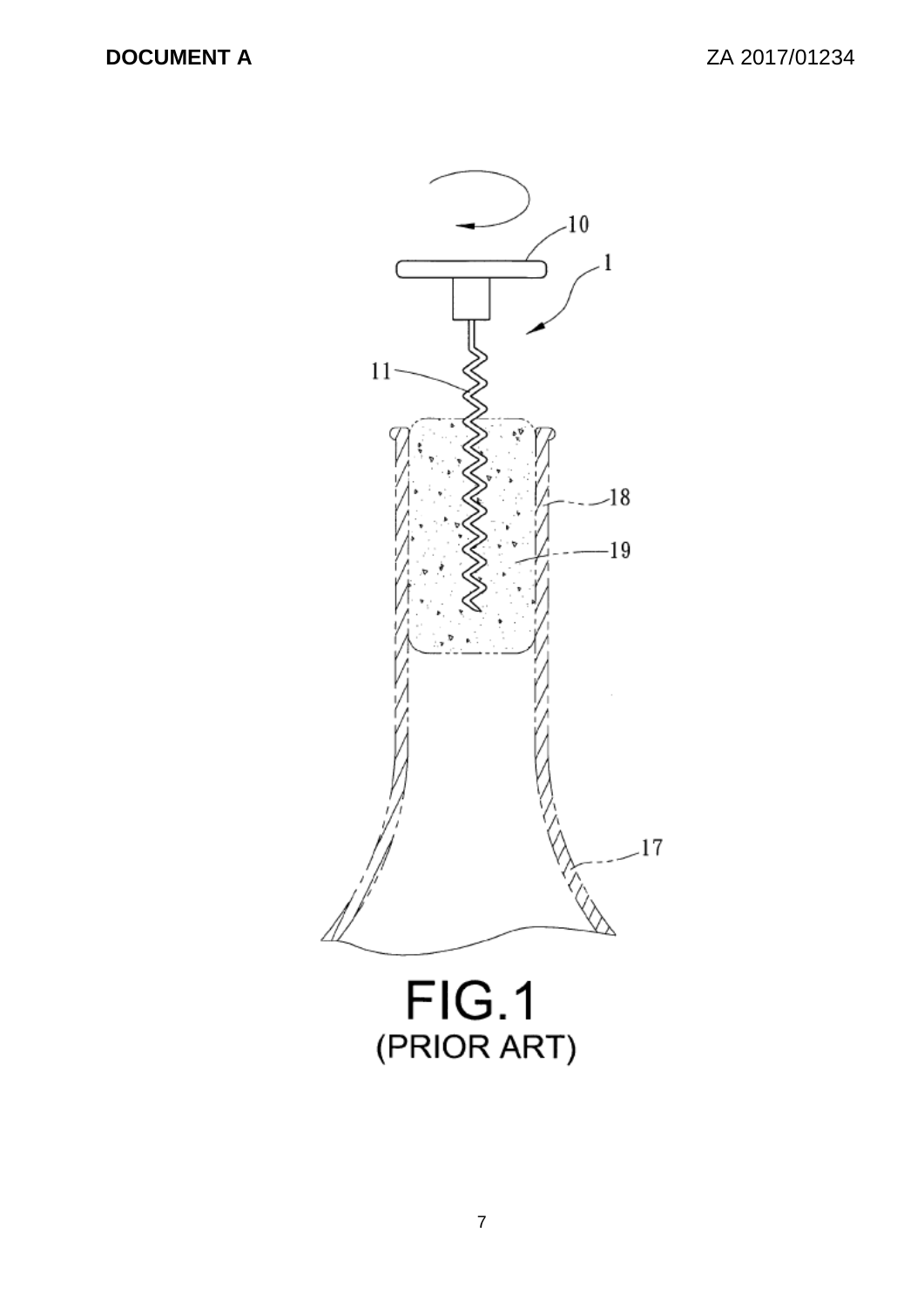

8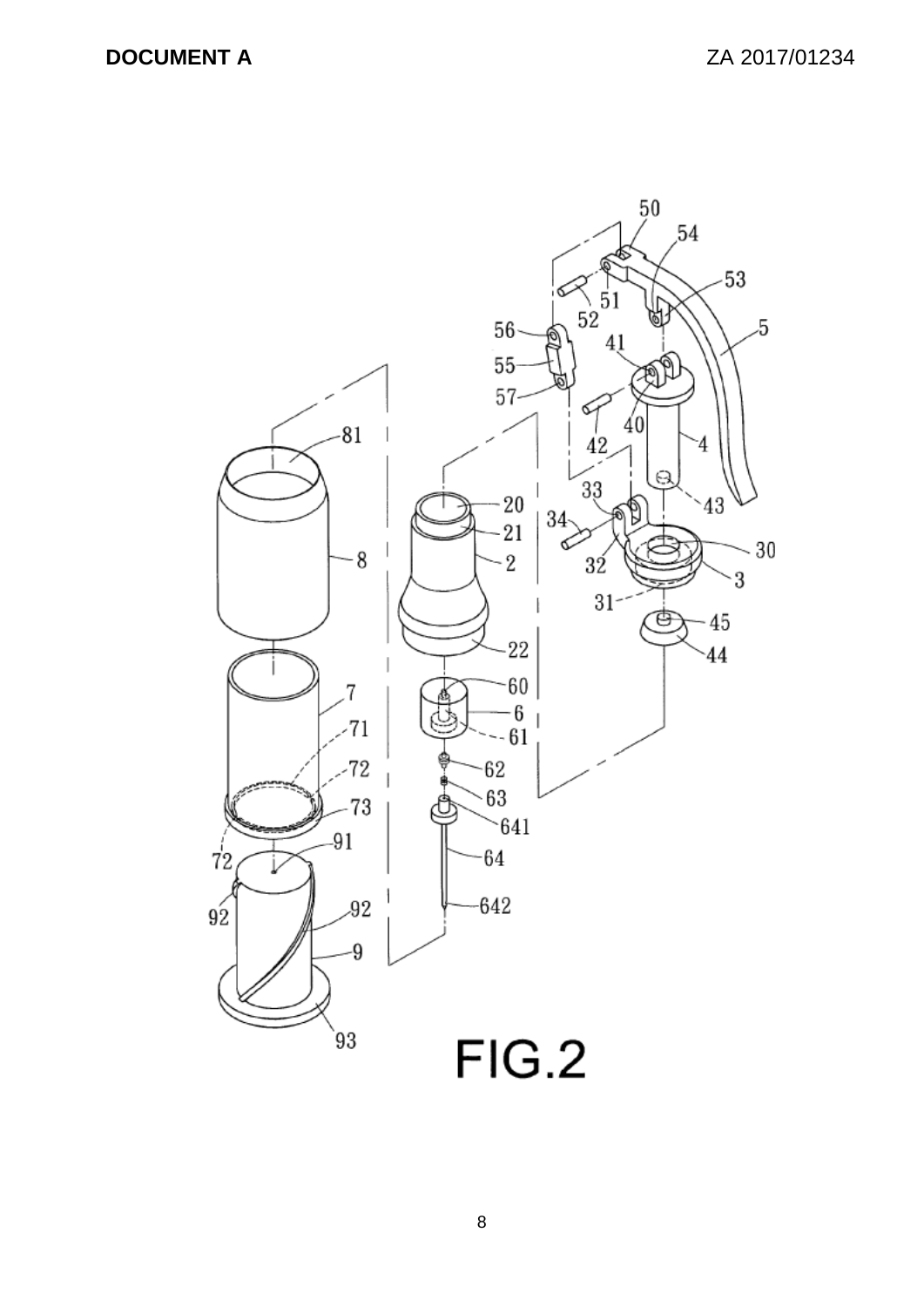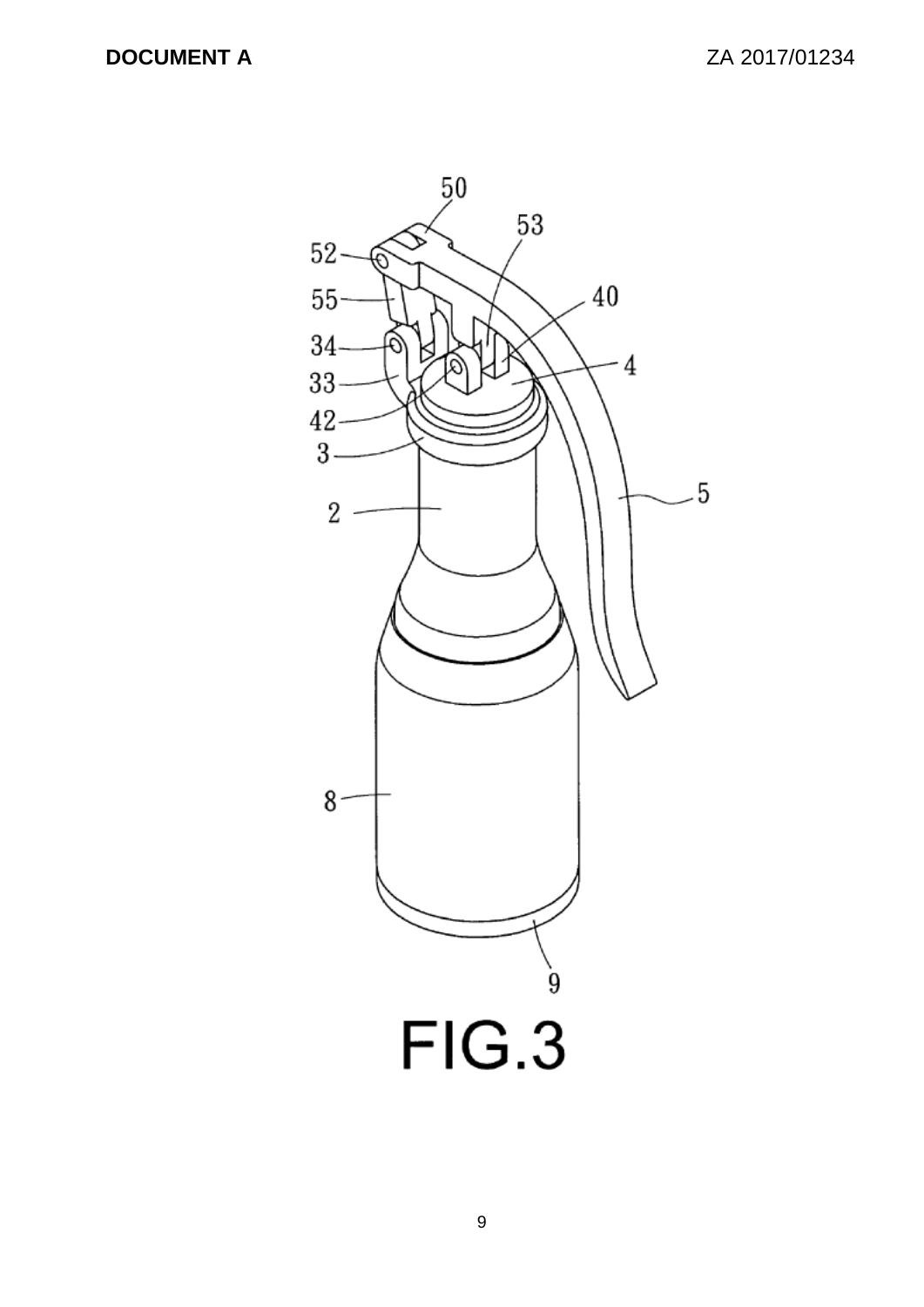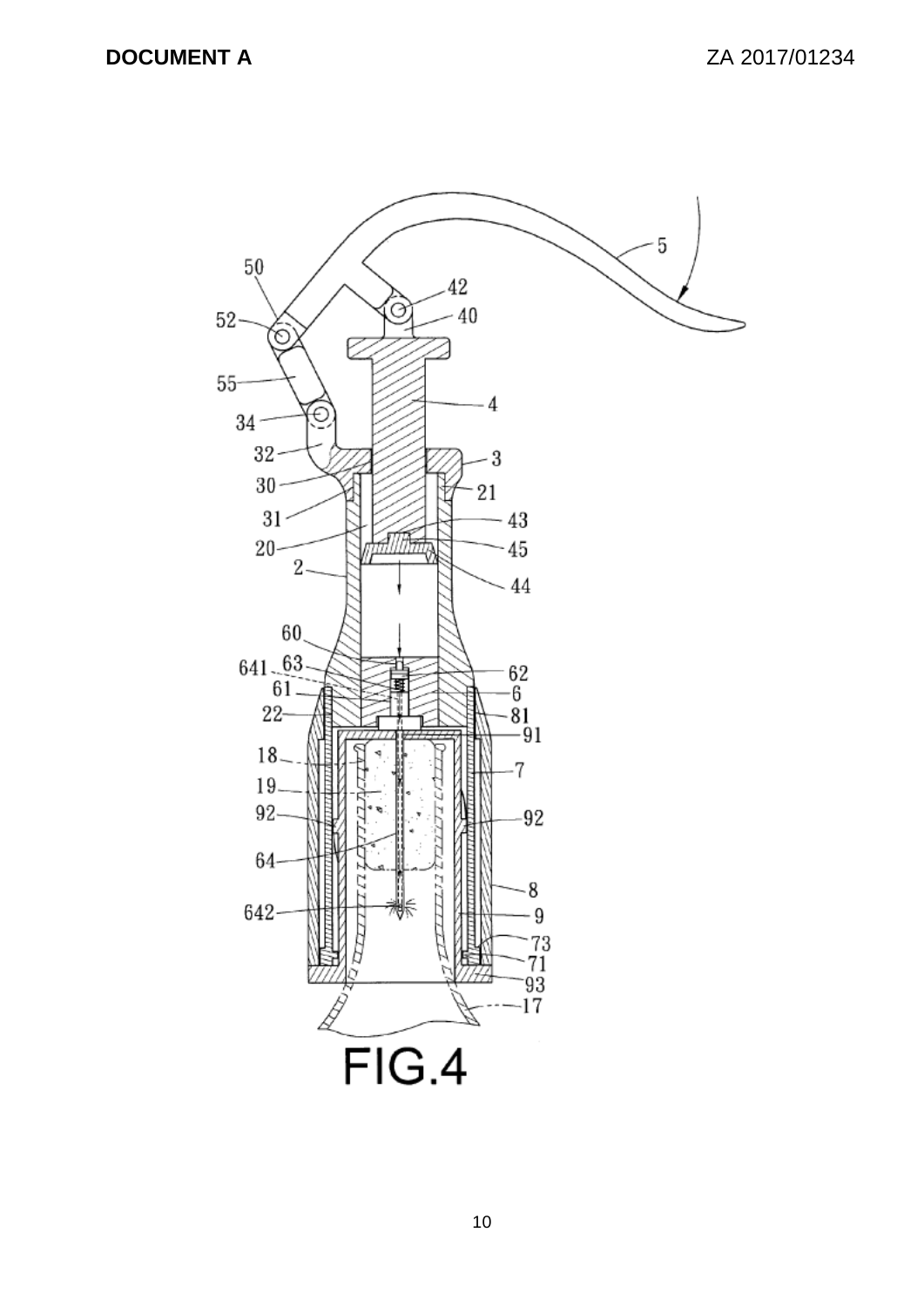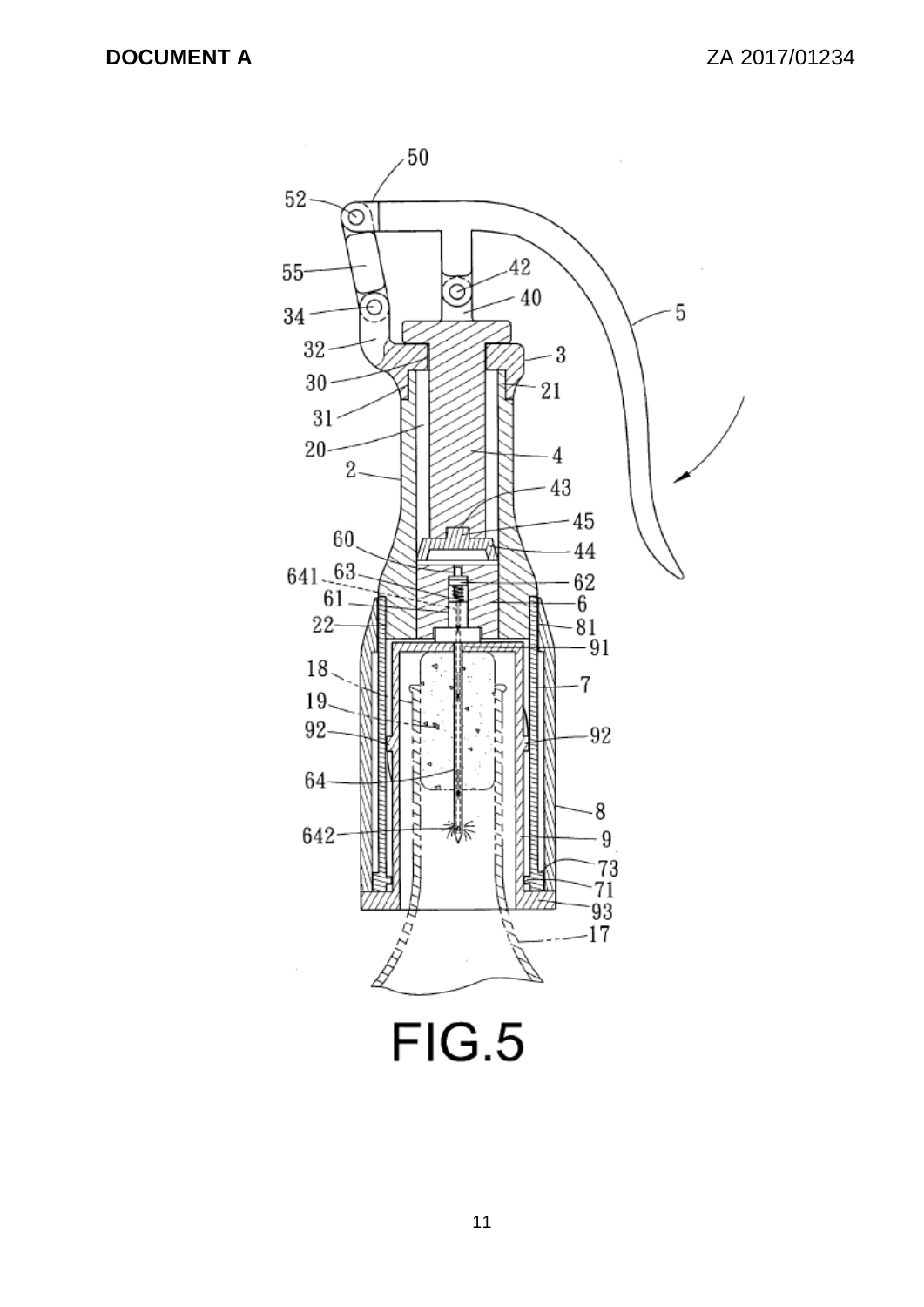